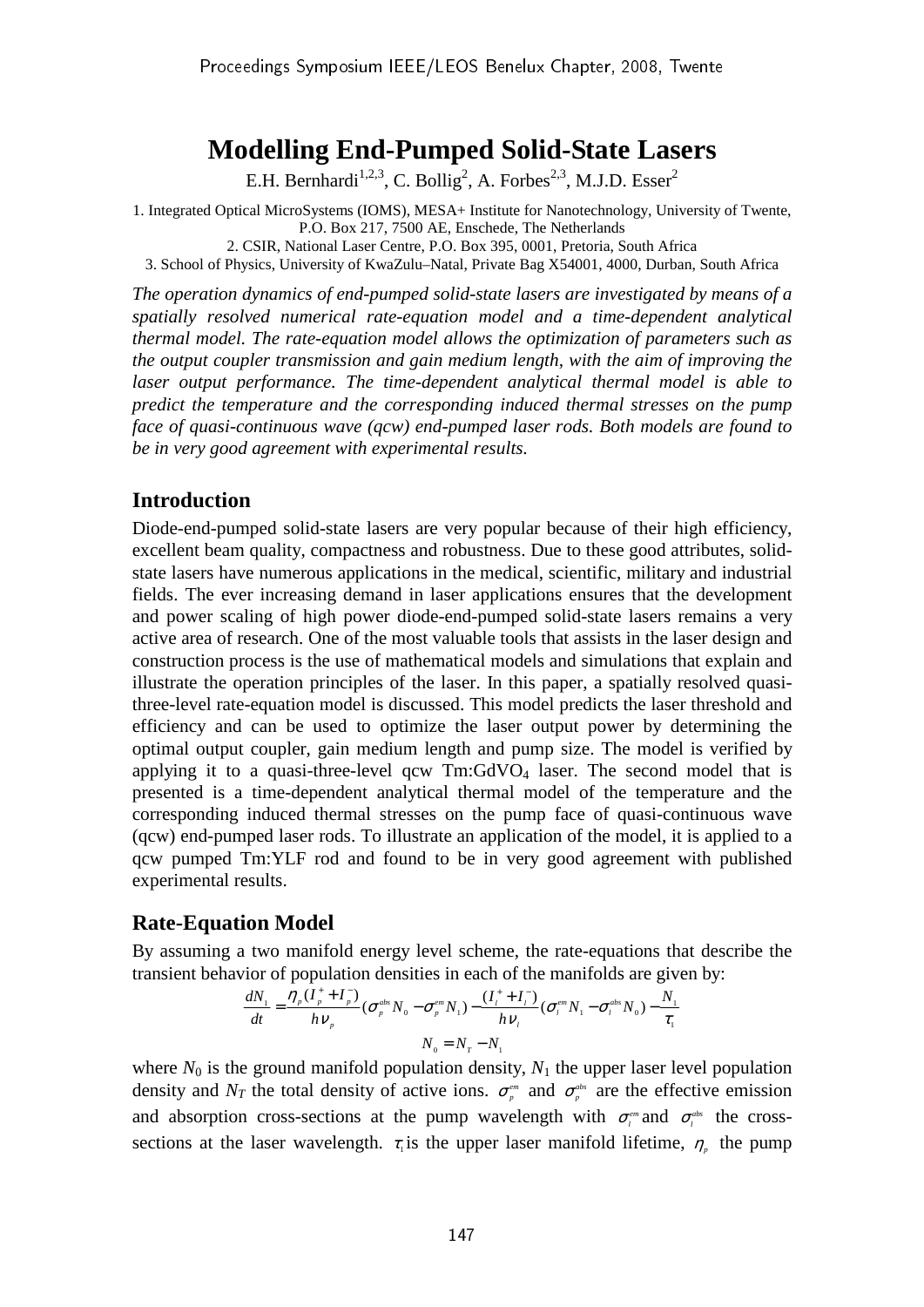efficiency while  $I_p$  and  $I_l$  represent the pump and laser intensities respectively with the positive and negative superscripts indicating the forward and backward propagating directions. Under steady-state conditions, analytical solutions to the populations densities can be derived for a given pump and laser intensity. The propagation of the pump and laser intensities in the resonator are described by

$$
\frac{dI_p}{dz} = I_p(\sigma_p^{em} N_1 - \sigma_p^{abs} N_0) ; \frac{dI_l}{dz} = I_l(\sigma_l^{em} N_1 - \sigma_l^{abs} N_0)
$$

These differential equations are solved numerically to obtain the field intensity distributions in the resonator while the energy manifold population densities are updated according to intensity at every spatial coordinate.

The rate-equation model is applied to a quasi-three-level  $Tm:GdVO<sub>4</sub>$  laser [1] where the model predicts a pump power threshold of 4 W and a maximum output power of 10 W at 38 W of incident pump power, with a slope efficiency of 29% (Fig. 1). These predictions compare extremely well with the experimental results of 5.5 W for threshold and 28% for slope efficiency. Other than the pump efficiency that was estimated as 1.6 due to cross-relaxation process that takes place in Thulium, no parameters were tuned to fit the data. The rate-equation fits the experimental data very well up to about 20 W incident pump power. At larger pump powers, a decrease in the laser's slope efficiency was observed experimentally. It is very likely that the decrease in the slope efficiency at higher pump powers is due to the very strong thermal lens that is induced in Tm:GdVO4. Since the rate-equation model doesn't include any thermal effects such as thermal lensing, it is not able to predict this decrease in slope efficiency. While the laser operated with an output coupler reflectivity of 95% and a gain medium length of 3 mm, the model predicts that the laser can be increased from 10.1 W to 13.9 W (increase of 37%) at 38 W incident pump power by optimizing the output coupler reflectivity and gain medium length to 90% and 8 mm respectively (Fig. 2).



Fig. 1. The  $Tm:GdOV<sub>4</sub>$  laser output power as a function of incident pump power. (Experimental data (red dots) along with the rate-equation prediction (blue line)).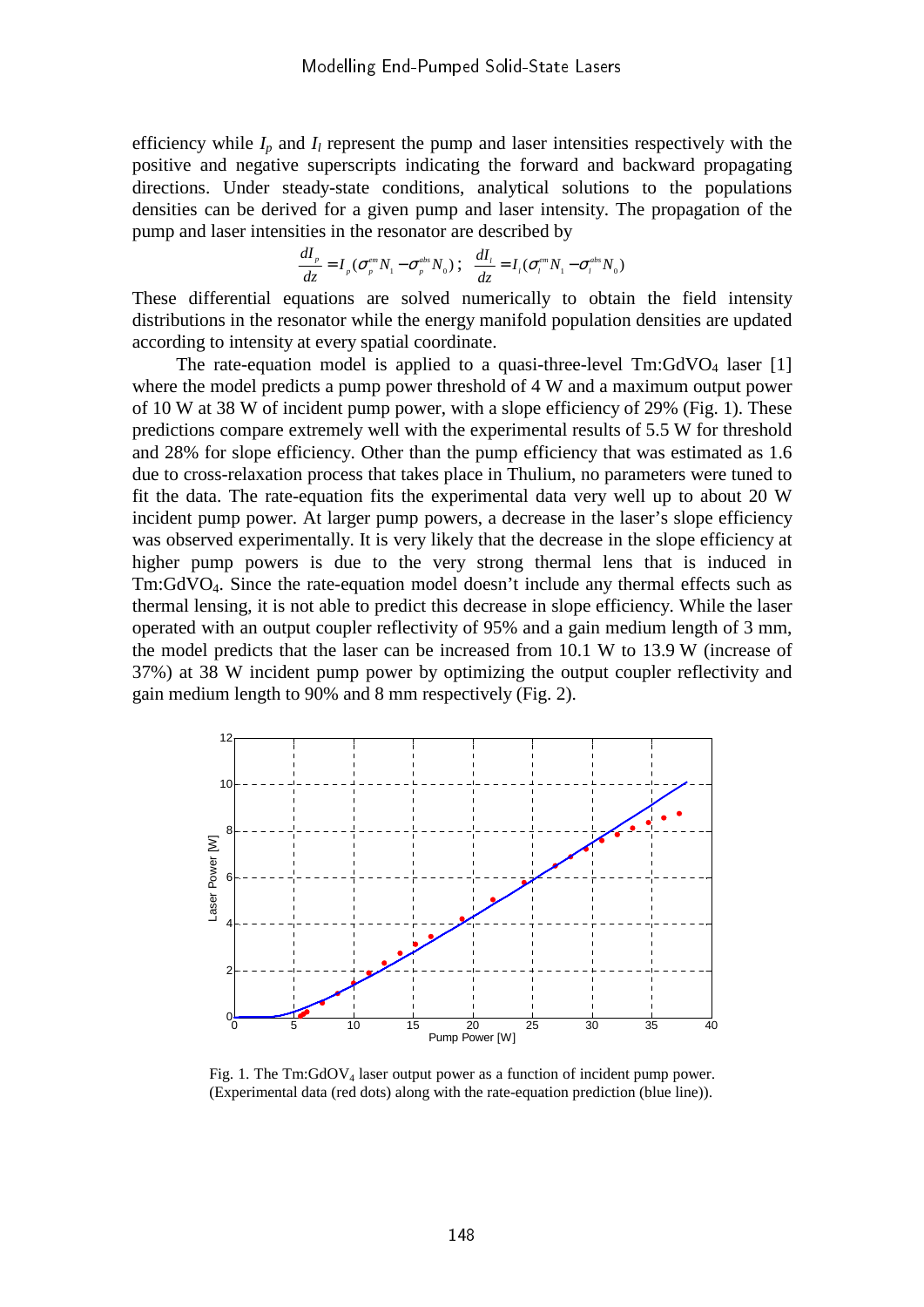

Fig. 2. The simulated laser output power (at 38 W incident pump power) as a function of gain medium length and output coupler reflectivity. The white star indicates the point at which the laser operated.

#### **Thermal Model**

To predict the temperature and thermally induced stresses on the pump face of a cylindrical end-pumped rod, the non–homogeneous heat diffusion equation can be solved by making use of a Green's function approach so that the transient temperature profile on the pump face of a cylindrical rod is given by

$$
u(r, pT+t) = \frac{2\alpha\eta ER}{k\pi w \tau_{on}} \sum_{m=1}^{\infty} \frac{J_0(\mu_m r/R)J_1(\mu_m w/R)f(p,t,\mu_m)}{\mu_m^3 J_1^2(\mu_m)}
$$

,

with the time dependence given by  $f(p,t,\mu_m)$  as

$$
f(p,t,\mu_m) = \exp\left(-\mu_m^2 \frac{t}{\tau_D}\right) \left[\frac{\exp\left(\mu_m^2 \frac{\tau_m}{\tau_D}\right) - 1 \right] \exp\left(-\mu_m^2 \frac{pT}{\tau_D}\right) - 1}{1 - \exp\left(\mu_m^2 \frac{T}{\tau_D}\right)} - \left[1 - \exp\left(\mu_m^2 \frac{\tau}{\tau_D}\right)\right]\right],
$$

Definitions for all the symbols can be found in [2]. Due to the fact that the stress tensor alone does not provide enough information regarding crystal fracture, we use the maximum shear stress to predict fracture. This is also known as the stress intensity or the Tresca failure criterion, which in the plain-strain approximation reduces to

$$
\sigma_r(r, pT+t) = |\sigma_{\theta} - \sigma_r|
$$
  
= 
$$
\left| \frac{2C\alpha\eta ER}{k\pi w \tau_{on}} \sum_{m=1}^{\infty} \frac{J_1(\mu_m w/R)}{\mu_m^3 J_1^2(\mu_m)} J_2(\mu_m r/R) f(p,t,\mu_m) \right|,
$$

As a verification of the analytical thermal model, a time–dependent three dimensional coupled thermal–stress finite element analysis was implemented [3]. The parameters that were used in the numerical and analytical thermal models can be found in [2]. Fig. 3(a) shows the predicted time-dependence of the temperature in the centre of the pump face of the Tm:YLF rod for a 10% pump duty cycle respectively (for a qcw pulse on-time of 10 ms). The upper and lower boundaries of the shaded red region in Fig. 3(a)